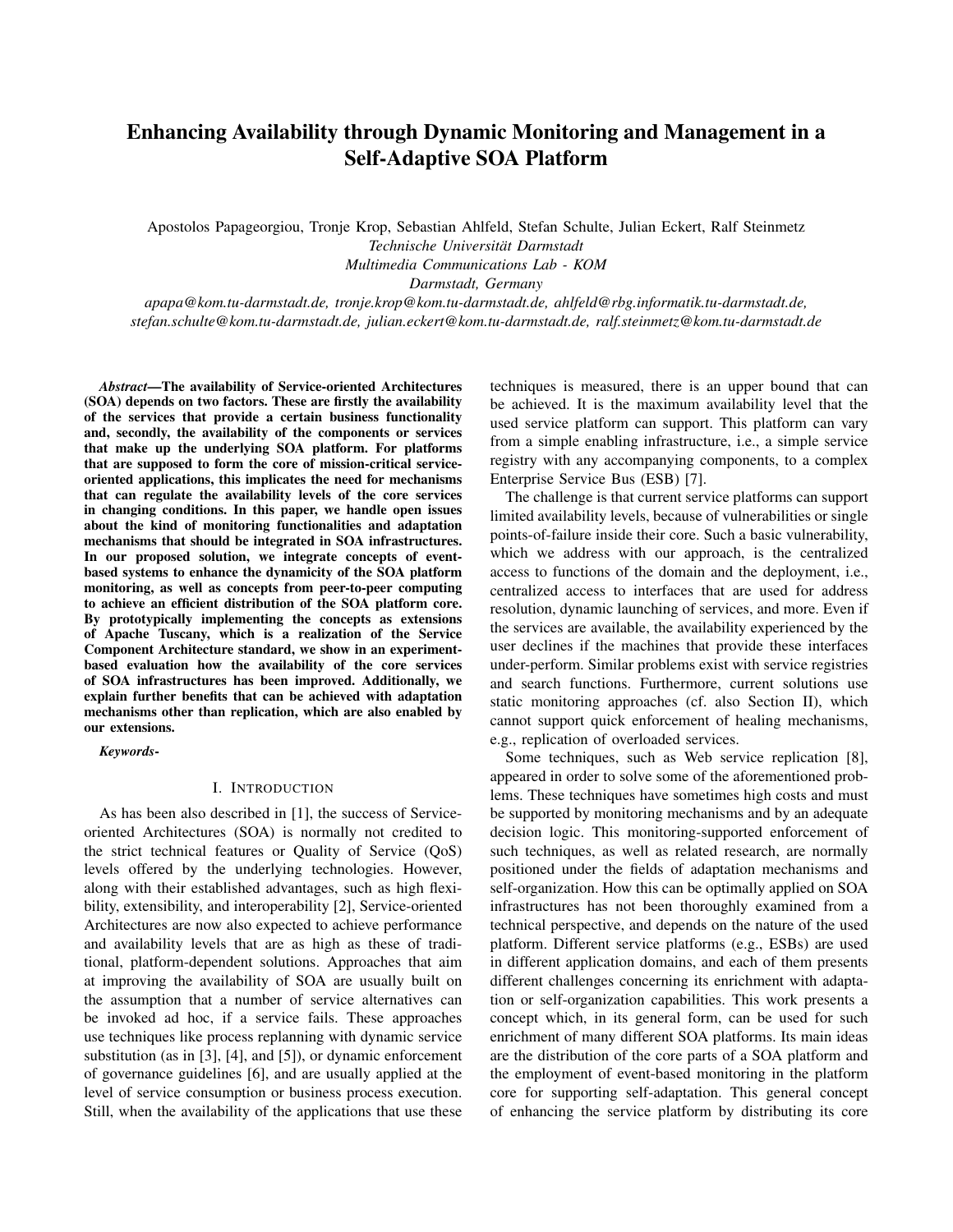parts in a peer-to-peer way and by making its monitoring capabilities dynamic is then implemented as an extension of the Service Component Architecture (SCA [9]). The work is presented and evaluated on the state-of-the-art SCA platform, Apache Tuscany [10].

With this regard, the paper is outlined as follows: Section II examines the related work and states our contributions. Section III identifies some additional challenges that are present in our particular scenario of a mission-critical SCA platform. Sections IV and V form the core of this paper by describing our solution and its evaluation results. As the concept could enhance different platforms, the description of the idea (Subsection IV.A) will be as independent of the implementation as possible. Still, the detailed desription of the different service lifecycle phases (Subsection IV.C) sometimes needs to refer to implementation details in order to better support the reader's understanding. Section V presents the results of a well defined evaluation scenario with our extended Apache Tuscany platform and Section VI offers implementation-related examples of further adaptation mechanisms that can be integrated due to our extensions. Our conclusions and plans for future work are summarized in Section VII.

### II. RELATED WORK AND CONTRIBUTIONS

The decision to use concepts from peer-to-peer  $(p2p)$ computing and event-based systems were taken after a careful analysis of all the phases that a self-adaptive SOA platform has to go through. Therefore, the best way to present the related work is to explain where these concepts have been already used or proposed in order to enhance SOA platforms. This way we come to new ideas and propose their usage for further possible enhancements. So, we look into related work in three main directions, where we also identify and position the three partial contributions of our work. First, we look at the research towards thirdgeneration, self-adapting service platforms. Second, we see attempts of enhancing service platforms by using peer-topeer technologies. Last, we examine monitoring aspects of up-to-date service platforms.

In accordance to the nature of service-oriented software, some tasks exist, which must be fulfilled in almost all SOA solutions. The most important of them are:

- The service registry mechanisms (service advertisement, service look-up, etc.).
- The address resolution (mapping of name-based service) calls to exact addresses/endpoints).
- The service deployment (loading, configuration, starting, and stopping of services).
- The management and monitoring, usually in the form of auditing and logging, with focus on QoS parameters such as service response times or hardware metrics such as CPU load.

Depending on the scale at which these tasks are automated or undertaken by middleware components, there are traditionally two approaches for building SOA infrastructures: the point-to-point integration and the hub-and-spoke approach [2]. While the first is simpler and more static, the latter includes a service bus and/or other related middleware that dynamically undertakes the aforementioned tasks, as well as their subtasks, such as the routing and addressing of the used services, or the support and transformation of the used protocols. Other functionalities can also be present, letting the hub-and-spoke approach be considered as more advanced and, in essence, as the successor of the point-topoint integration [2]. Nevertheless, research in the field of SOA self-adaptation ( [11], [12]), lets us assume that we are heading for a third generation of SOA infrastructures, in which the service platform, i.e., the service bus with the accompanying middleware, will offer even more automation and further functionalities, namely more sophisticated, integrated monitoring, adaptation mechanisms, and more. As the enrichment of service platforms presents different challenges and opportunities depending on the exact paradigm, we contribute in these attempts towards "third-generation" service platforms by presenting an idea of what these extensions should include, and by showing how it is implemented in the case of SCA. As the SCA paradigm dictates the existence of certain components in the service platform, our contribution is the identification of the exact points where these SCA-specific components could be enriched with selfadaptiveness, as well as our corresponding implementation, performed as an extension of Apache Tuscany.

Main intension of the adaptation mechanisms is to keep the QoS above certain limits. A recent survey [13] already placed peer-to-peer mechanisms among the most highly suitable solutions for the substrate of future service platforms that go in the direction of QoS-guarantee and selfadaptation. Approaches that use peer-to-peer mechanisms for the enhancement of service platforms have focused until now either on special-purpose service orchestration [14], or on service discovery and group collaboration [15]. Believing that the enablement of self-adaptation dictates that these mechanisms lie deeper inside the platform and support all or most of the functionalities of a service bus, we contribute by using peer-to-peer mechanisms to distribute the service bus and enhance the availability of the services of an SCA platform. Furthermore, unlike most of such new frameworks, we provide an evaluation scenario and some measurements to demonstrate the availability enhancement.

Aspects of our integrated platform monitoring can be seen as a further contribution of this work, given that almost all state-of-the-art monitoring components of service platforms are not integrated in the platform logic and cannot serve the goal of supporting self-adaptation optimally. Instead, they normally perform centrally-controlled measurements for hardware modules or service invocations. In the next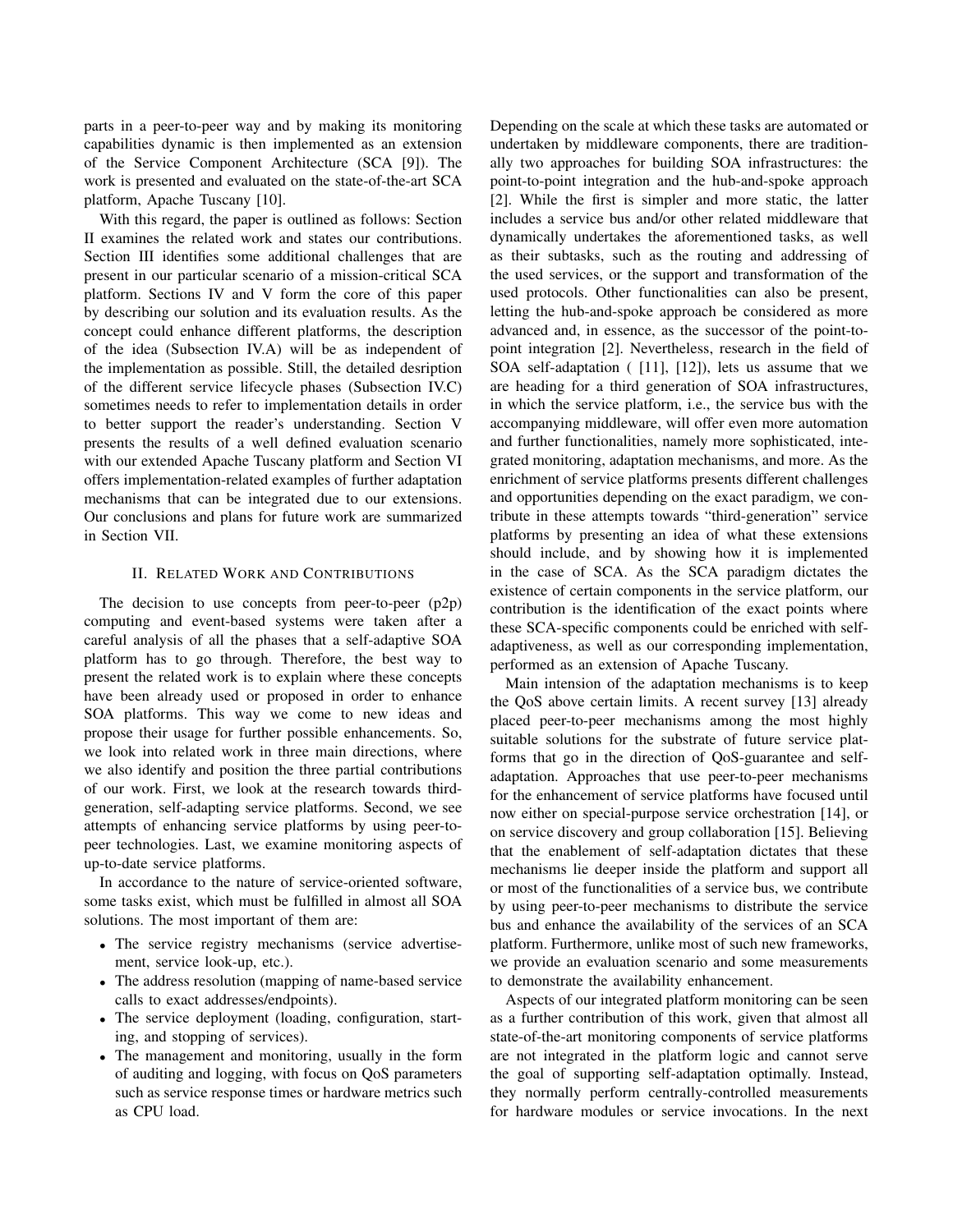sections it will be further clarified how this differs from our decentralized, event-based, adaptation-enabling platform monitoring approach. Strengthening our argument, we mention that almost all theoretical SOA Maturity Models (e.g., [16]) define five possible maturity levels for a SOA and they place the feature of event-based platform monitoring in the maturity level 4. Related studies (e.g., [17]) prove that almost no current SOAs achieve that maturity level, but they rather lie on lower levels, usually levels 2 and 3. The referenced study was done among software departments of the german banking industry, which are supposed to be among the leaders of SOA adoption.

### III. FURTHER CHALLENGES OF OUR SCENARIO

The purpose of our extended platform is to serve as the SOA substrate for our project [18], which supports the management of disastrous events. In such a scenario, the availability of the services not only needs to be high when the disaster occurs but it is also expected to be suddenly endangered, because of an "explosion" of the system usage at that point. This system usage pattern will be reflected in the test cases of our evaluation in Section V. The use of our platform in such a scenario indicated a long list of requirements. In the following, we list how these requirements can be summarized or translated to technical challenges for our platform:

- No single point-of-failure is acceptable for any critical core service.
- Control mechanisms must provide the possibility of defining different, application- or situation-dependent algorithms that determine the minimum number of instances of particular services. These algorithms will be designed based on the needed availability levels and the expected usage patterns.
- Consistent and detailed information about the running services is needed in order to provide enhanced control. This means that all services have to be registered with the same procedure before they are started, and there must be mechanisms that find out which services, and how many instances of them are registered / active, and on which nodes.

We have found no service bus, but also no conceptual or architectural approach, which addresses these needs (cf. Section II). As for the implementation, the extensions that will be presented were necessary also because of the following lacking capabilities, which are absent from Apache Tuscany, but also from all other examined platforms:

• The platform enables the development of distributed applications but it is almost impossible to distribute all the core modules in the way that our challenges dictate. Normally, the Tuscany domain and deployment service is centralized and it also lacks many of the desired capabilities and functionalities that we mentioned.



Figure 1. Overview of the p2p-based distribution of the core parts

- There are no service monitoring mechanisms that could support self-organization or absolute control of service instances. The monitoring modules can only support static logging and not the dynamic monitoring logic that we will describe in more detail in the next sections.
- There are no replication or maintenance mechanisms for the internal application services.

#### IV. SERVICE PLATFORM AVAILABILITY EXTENSIONS

With regard to the described challenges, we present in this section a generally applicable idea of how they could be handled inside a service platform, and then we briefly describe how we implemented most parts of the concept by modifying the Apache Tuscany service platform. In the third part, we go into more detail in order to explain how our extensions work. This part mentions implementation details only when this is helpful for the understanding.

### *A. Concept*

We define as core parts of the service platform those parts that are responsible for the main platform functionalities, as we mentioned them in Section II (registry mechanisms, address resolution, service deployment, and monitoring). Our main idea was to re-define these core parts so that:

- They are distributed, consisting of many co-operating instances, supporting fault-tolerance in the classical p2p manner, i.e., being able to operate despite the unavailability of some instances.
- They offer an extended set of functionalities that enable self-organization/adaptation mechanisms and support the fulfillment of our availability requirements.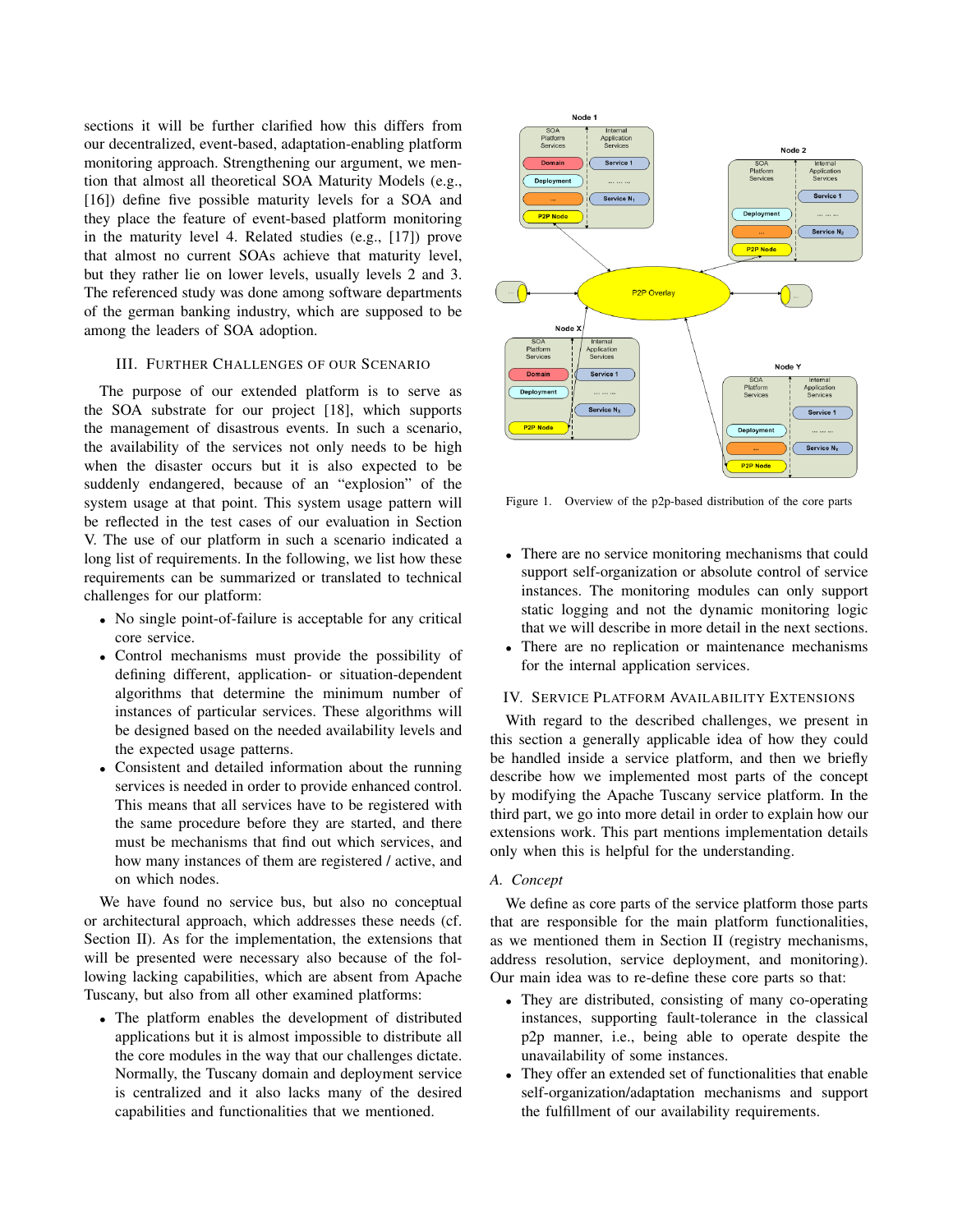

Figure 2. Component interrelations in a node of the modified platform

• All the extended functionalities are offered through the interfaces of a p2p overlay, so that no centralized parts of the service bus have to be addressed when core functionalities are requested by any node of the system.

The choice of p2p is driven by our striving for faulttolerance. The failure of peer nodes, on which instances are running in order to provide core mechanisms, will now not mean that the mechanisms will not be available any more. At the same time, a flexible cooperation of the core part instances is needed. Few technologies can support this fault-tolerance and this cooperation as good as the p2p technology does. On this basis we designed a platform where all participating nodes, i.e., all providers/consumers of application-level services, can also carry instances of core parts, participating in a common p2p network that connects their core part instances (Figure 1). We re-define, extend and distribute four core parts, while a lot of accompanying platform parts/functionalities are abstracted in our concept and taken from the used platform in our implementation. A description of these four core parts follows, focusing on the features that are normally absent in current solutions, like Apache Tuscany.

Our distributed domain service is addressable through the overlay (so that one instance of it might be enough) and offers the extended possibility of returning multiple endpoints to service-lookups. This supports the usage of service replicas that are generated by our self-organization mechanisms, as well as a more reliable address resolution, given that any node may be able to perform this resolution. The service registry can also be seen as part of the domain service and it has the form of a distributed database with its entries being transparently and redundantly distributed



Figure 3. Adaptation-enabling event processing of the platform monitor

among those nodes that carry domain service instances.

Our distributed deployment service enables the local or remote starting/stopping of services. It is assumed that the services store their resources when they are registered in the domain and that these resources are sufficient in order to start/replicate them on other nodes. Nodes also use the deployment service in order to register themselves as capable of hosting particular services.

Our distributed system manager takes care of pre-defined numbers of instances of other core services and offers additional interfaces for system information that is important to other core parts, especially to the platform monitor.

Our distributed platform monitor has major differences from usual service monitoring components or tools. Its goal is to support adaptation, so it engages the Event Stream Processing (ESP) concept [19] and a push-approach for (developer-defined) monitoring events, rather than a database where simple observations are stored. Furthermore, it is integrated in the platform logic, so that no direct or indirect interaction with the monitored services or their "callers" is needed in order to gather information about the service calls. In the evaluation scenario, we will see an exemplary usage of the monitor that would not be achievable with other approaches.

# *B. Design and Implementation*

All these conceptual extensions pose new challenges when it comes to their implementation as extensions of existing service platforms like Tuscany. For example, some features can be added "on-top" while others may present incompatibilities with existing mechanisms. We distinguish three approaches for enhancing the service platform with new features, which are generally valid when it comes to middleware enhancement:

• As new platform modules, i.e., developed and built additionally to the existing modules of the platform.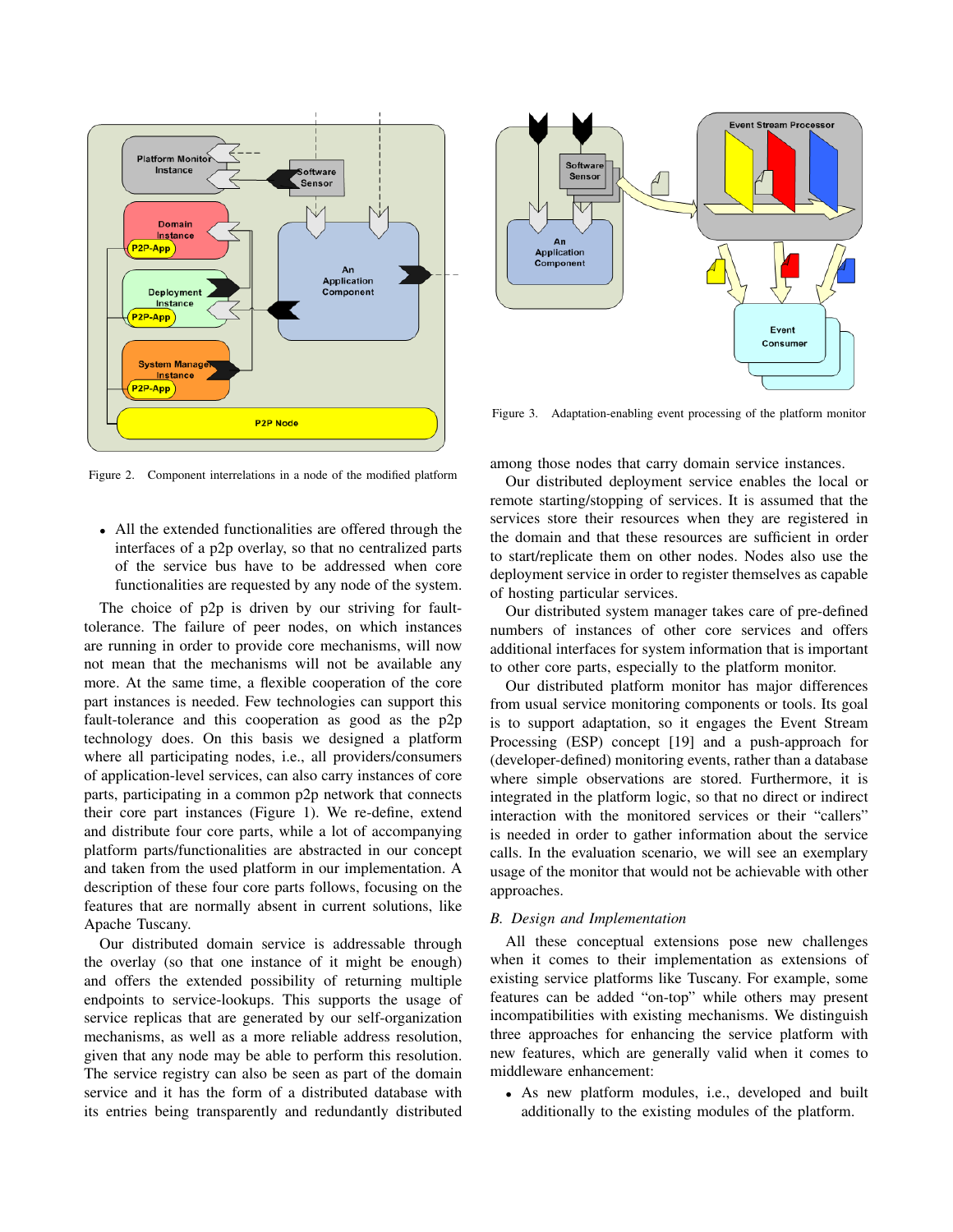- As external libraries, which can be either specialpurpose libraries, i.e., software developed for these extensions, or ready, possibly third-party, software.
- As modifications in the core of existing platform modules, when incompatibilities appear.

Before listing what we implemented in these three directions, we present in Figure 2 a compact SCA representation of a node of our modified platform, providing a view of the interrelations of the core parts of the service platform, as well as their relation to the p2p overlay and the normal application components.

We had to define a new node type, the *CoreNode*, which merges an SCA node with a p2p node. While the extended domain, deployment, and system manager are based directly on the p2p node, the platform monitor is built on the (modified) service invocation mechanisms of the platform, enabling the binding of queries (posed by any monitoring component) to particular services, in order to retrieve the data that it needs about the corresponding service invocations. This is again compactly depicted in Figure 3.

The API of each core part corresponds to the functionalities described in Section IV-A. We provide here an overview of the implementation with regard to the three categories that we distinguished in this section:

- *New platform modules*: The module that defines the CoreNode and includes the implementations for the deployment and the system manager instances is the *distributed-core*. It is implemented as a new module but depends on some core modifications, as well as on an external library for the p2p overlay. The *platformmonitor* is also a new module, also depending on core modifications and on an external library for the Event Stream Processing.
- *External libraries*: *freepastry* is used for the p2p overlay and *esper* for the Event Stream Processing. Both are third-party, open-source libraries.
- *Core modifications*: The Tuscany module *core* was modified in order to implement our domain instances. Inside the *assembly* module of the core, we had to modify the runtime component implementation. Some other modules, e.g., the *java-runtime-implementation*, also had to be modified in order to support dynamic invocation and other features needed by our modified platform.

# *C. Service lifecycle phases for redundancy and selfadaptation*

With regard to the presented concept, design and implementation of our service platform extension, we present a more detailed view of the lifecycle of a service with the focus on self-adapting and self-organization.



Figure 4. DHT entry distribution

*Phase 1 - Service Registration and Distribution of Service Resources:*

The most important aspect of the domain service is the transparent distribution of its database, which holds redundantly all the information needed for a service, e.g., its name, its configuration, and its resources. In order to coordinate the self-organization tasks, there is only one instance of the domain service which is responsible for the registration and for any modifications of a particular service X. The same instance is also responsible for returning multiple endpoints to service look-ups of the service X.

To understand the nature of the responsibilty of an instance of the domain service for a service X, it is important to know the structure of the used p2p overlay. Our service platform extension uses *freepastry*, which is an open-source implementation of Pastry [20]. Pastry uses a ring structure for the peer-to-peer overlay, where every node of the ring is identified by an unique address. The address of a node is a hash value randomly allocated by the *freepastry* library during the bootstrap process, i.e., when the node enters the overlay. An example ring structure is presented in Figure 4, where the name and the address of every node are illustrated among other information.

To address a node of the ring it is not necessary to know the accurate address of it, but one hash value part of the range of addresses which "belongs" to the node. For the example of Figure 4, this means that node C with the hash value  $\langle 9a37..\rangle$  is addressable by any hash value from  $\langle 3741.. \rangle$  + 1 to  $\langle 9a37.. \rangle$ . Thus, every node of the ring is responsible for the hash values from the address of its predecessor (node Y in the example) to its own. For more details about this kind of hash-based addressing in p2p networks, we refer to [21].

The responsibility of a domain service instance is the range of hash values which belong to the node where the instance is located. To find out which domain service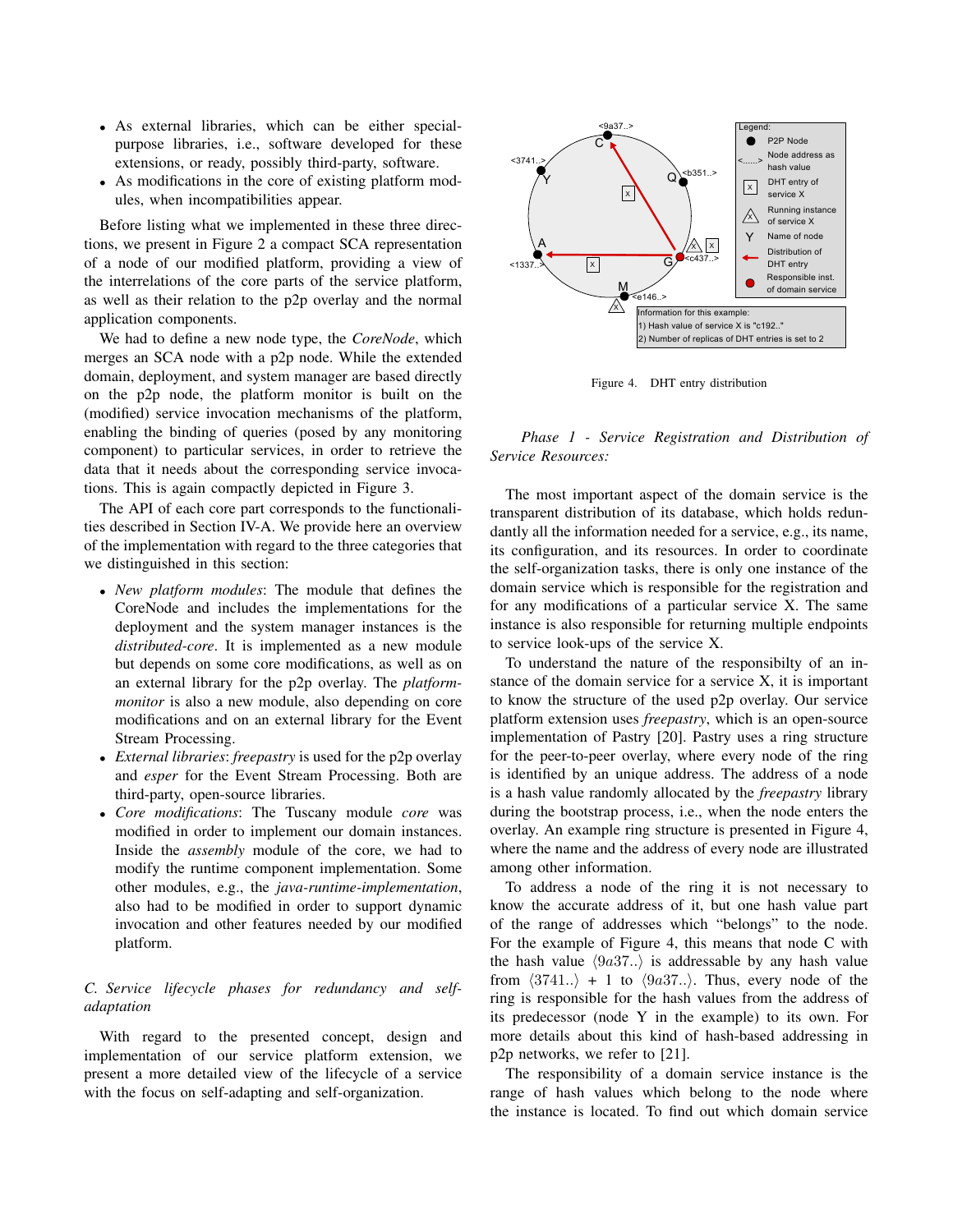

Figure 5. Registration of a service X

X, the name of the service will be transformed to a hash for the hash value obtained from the service name is then instance is responsible for the deployment of a service value as well. The domain service instance responsible addressed in order to deploy the service.

For the registration of an internal service, i.e., for a service **Node C stores locally the information and files temporarily**  it, it is important to know which information must be saved inside the platform. Before explaining the sequence of this entry is introduced. A DHT entry contains the name of that has been created within our platform and is running on and how the domain service will distribute this information information distribution, the Distributed Hash Table (DHT) the service, the data files needed in order to deploy the service on the extended service platform, and information about the nodes where the service is already deployed. In our implementation, the mentioned data files are stored as a JAR file of the service X in its DHT entry. This offers the possibility of remote deployment of the service. This feature will be explained in more detail in the next phase.

The information of the DHT entry includes the status of the service on each node as well. This status can have the values "started", "running" and "stopped". "started" stands for the phase when a service is registered on the domain service but not yet deployed. After a successful deployment, the status is changed to "running", while an undeployment of the service switches the status to "stopped", until the information about the node where the service was undeployed is deleted.

The different steps of the registration process are presented in Figure 5. The process starts with the registration of service X at the instance of the domain service where the DHT entry of the service was built and the hash value of the service name was calculated. Then the hash value is used to address the responsible instance of the domain service over the peer-to-peer overlay and the DHT entry is transmitted to it. The responsible instance puts the entry into the DHT, which stores the entry locally and also distributes



Figure 6. Remote deployment of a service X

it over the peer-to-peer overlay to other nodes. The number of replicas of the entry is predefined at startup of the peerto-peer overlay.

The distribution of the DHT entries is illustrated in Figure 4, where the domain service instance which is responsible for the example service X is running on node G. The service itself is running on nodes G and M, while the DHT entry is stored locally on node G and transmitted to nodes C and A as replicates. It is important that the information about a service must not be stored locally where the service is running. The information can be somewhere else inside the peer-to-peer network.

Through this redundant storing of the DHT entries, there is no single point of failure for getting information about services whenever this information is needed. Even more important, the resources that are needed to start the service are also available on more than one node, together with the rest of the information.

#### *Phase 2 - Local or Remote Service Deployment:*

The nodes of the extended service platform have an instance of the deployment service running, thus providing the possibility of deploying a service locally and remotely. With the remote deployment function, it is possible to deploy a service X on any other node inside the service platform. This requires the cooperation of the deployment service instance that "wants" to start service X with the domain service instance that is responsible for service X. However, this is performed seamlessly, as the deployment service only addresses its local domain service instance. The latter locates then the domain service instance which is responsible for modifying and re-registering service X.

The procedure of a *local deployment* includes the registration process described in Phase 1. If the service to be deployed is already registered, the information that other nodes have about the status of the service is updated. After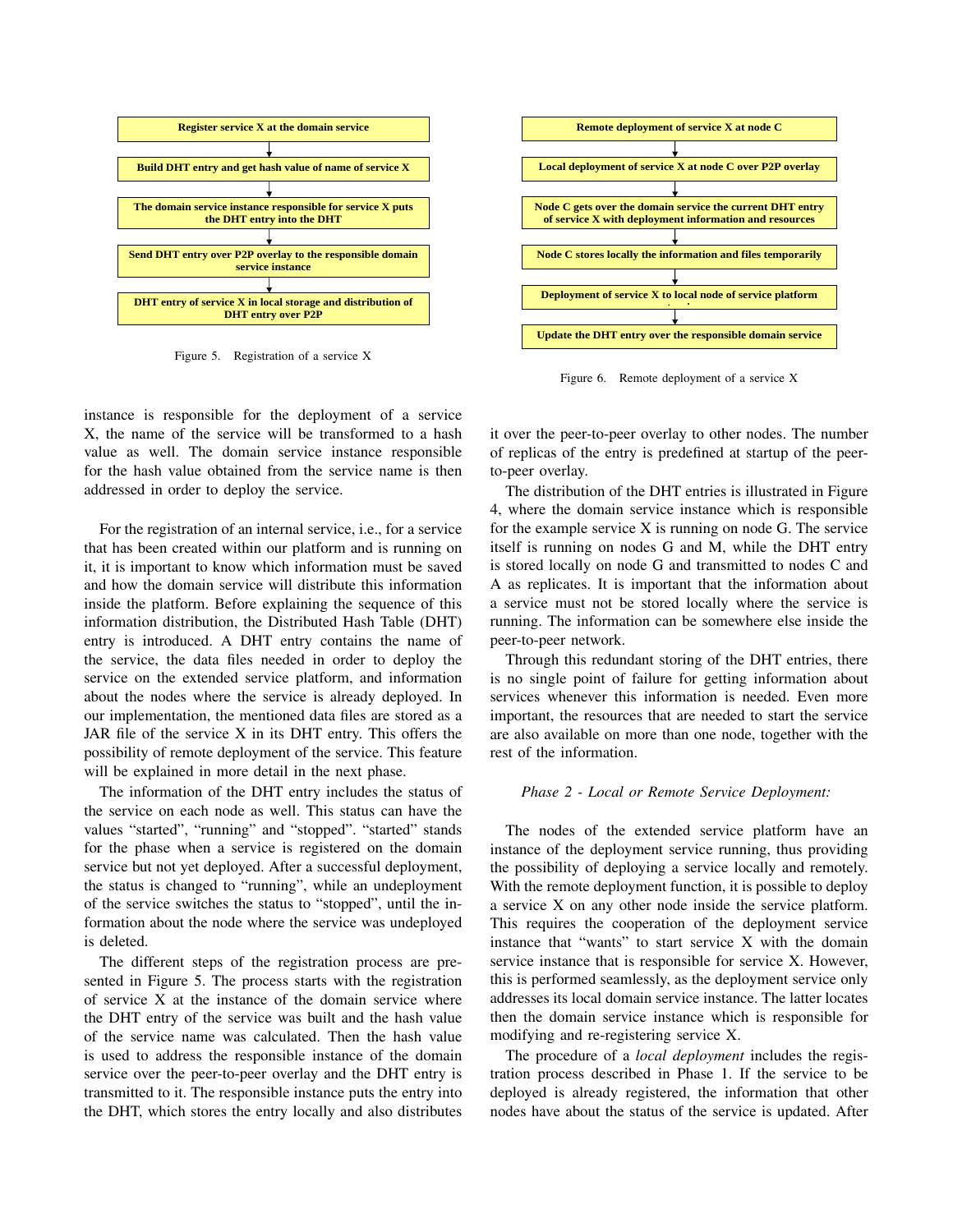the registration, the deployment continues by adding the service to the platform, using the locally stored data. In the case of Apache Tuscany, the only resource needed for the deployment of a service is a JAR file. Then, the status of the service in the DHT entry is updated to "running". Again, for this update, the deployment service seamlessly addresses the responsible domain service instance.

The detailed procedure of a *remote deployment* for a pre-registered service X is presented in Figure 6. To deploy service X on another node C of the platform, a deploy message will be sent over the peer-to-peer overlay. The node C receiving this message gets the DHT entry from the domain service and saves the information and the resources locally. Then the local resources are used to deploy service X with the local deploy method, including the update of the status of service X over the responsible instance of the domain service.

### *Phase 3 - Static or Dynamic Service Replication:*

Another important additional feature of the extended service platform with regard to self-adaptation is the static or dynamic replication of a service. The part that mainly enables this feature is the system manager. This is performed by a mechanism called Service Instance Control Mechanism (SICM), which works in strong cooperation with the domain service and the deployment service. The dynamic replication, i.e., the replication as a self-adaptation action, is, of course, also supported by the platform monitor.

The SICM can be started for a service X directly after its successful deployment (static replication), or it can be called later by any other node of the extended service platform (dynamic replication). The number of deployed instances of service X with the status "running" is read from the DHT entry. This number is compared to a threshold (minimum number of needed service instances). This threshold has been passed to the SICM as a parameter.

Depending on the result of the comparison, the SICM terminates if enough instances are running. Otherwise, it uses the domain service in order to search for nodes where additional instances of service X could be deployed. If there are not enough nodes, the SICM will be idle for a predefined time and then start again. Otherwise it will start to deploy more instances of service X on nodes with enough resources that had no running instances of service X.

Additional to the SICM, the system manager provides interfaces for getting system information, or other information that support self-adaptation.

# *Phase 4 - Maintenance and Monitoring of a Deployed Service:*

As already mentioned, a distributed, event-driven platform monitor has been added. The modules used by such monitors in order to capture and forward specific information, are called software sensors. The main features of the platform monitor, which will be described in more detail in the following, are the possibility of adding software sensors with a developer-defined focus, as well as the possibility to trigger different adaption actions for different "captured events".

The platform monitor implements the ESP concept. This means that it can gather and preprocess events from remote software sensors. Additionally, it offers the developer the possibility to implement a monitoring logic that may be different for each software sensor. This monitoring logic is defined by writing ESP queries with an SQL-like language, called Event Processing Language (EPL) [19]. With the following example, we give an idea of how such a query looks like:

```
select sender, count (sender)
as sentPackets from
Event. win: time(5 \text{ sec})group by sender
```
The node that submits the query is called *actor*, because it will act (or better, react) upon the event defined in the query. For example, an actor registered at the platform monitor with the above query is interested in all services which transmit packets inside the network of the platform. The platform monitor will store the information that matches the query and will send back to the actor an event for every service that sends packets. This event will contain the packets transmitted by the service within the last five seconds.

To collect the queried information, a software sensor has to be registered at the platform monitor. Then, it sends the collected information back to the platform monitor. The procedure of a registration of a software sensor for service X and the calling of this service by a node B is presented in Figure 7. We refer to this software sensor as sensor S.

After the registration of S at the platform monitor, its creation is registered at the system manager. The system manager inserts S to a proxy of the service that is to be monitored, and not to the service itself.

After this step, S is successfully deployed and will send events to the platform monitor according to the query with which it has been created. In order to present the monitoring process when service X is called by node B, Figure 7 shows the corresponding sequence of actions. Node B perceives the call of service X as a direct call, but inside the extended platform the call is redirected to a proxy. At the proxy, all registered sensors observe the call and act according to their logic. For example, there is the possibility of sending an event just after the service call or after the service execution has been finished.

When the call finishes, the proxy will transmit the result to the calling node (B), which perceives it as a answer from the original service X.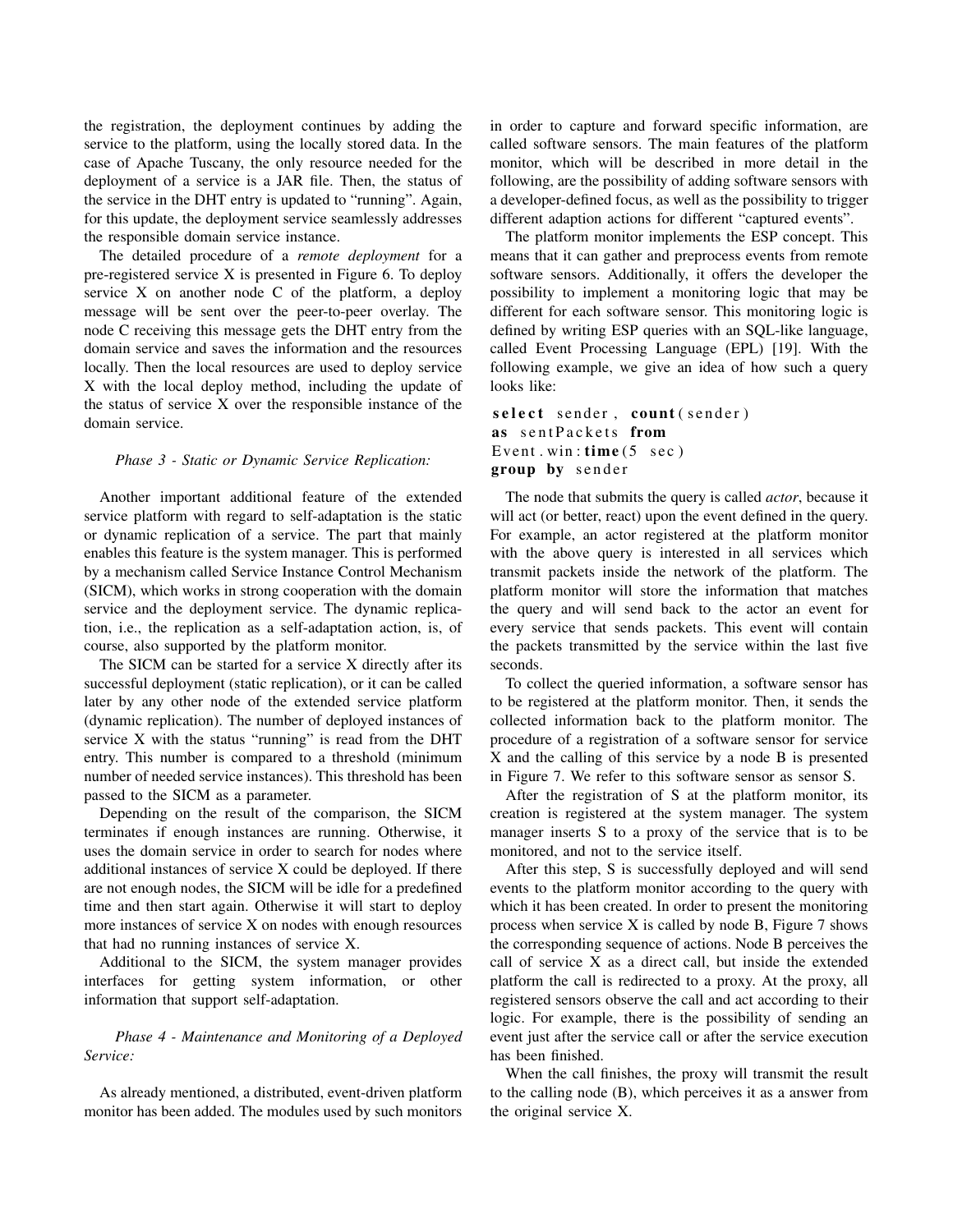

Figure 7. Event-based service monitoring in the extended SCA platform

With the mechanisms of the platform monitor described above, it is possible for a developer to implement own software sensors and event consumers for services and to monitor them according to his needs. This is a completely new feature for Apache Tuscany and is to our best knowledge a highly innovative feature for any service platform.

# V. QUANTITATIVE EVALUATION: AVAILABILITY ENHANCEMENT

In order to evaluate our approach with regard to the availability enhancements, which have been our main concern, we define a specific scenario that was related to our project, and compare our approach with a release version of the used platform. Of course, specific adaptation mechanisms should be compared to related approaches that could potentially enrich the same service platforms. Unfortunately, such general comparisons do not seem to be applicable at the moment, and remain subject of future work. Still, Apache Tuscany is a state-of-the-art SCA platform, and comparisons with it appear to be in our case more interesting than any other scenario. In the next section, we will describe an additional scenario, showing how a node can decide to adapt the protocols used by its services based on monitored information about the types of clients that dominate the system.

#### *A. Evaluation Scenario*

The experiments that are based on our modified platform are such that as many new features as possible can be evaluated. Nevertheless, they are limited to include only some capabilities. We condense many functions into two main capabilities that we will use in our experiments. It is necessary to describe now these two capabilities:

• *Interest Registration*: Any component can register itself as "interested" in an SCA service, saving at the same time its queries, determining this way what kind of data the software sensors will be sending to it and when. Such components contain "actors", which enforce reactions under certain circumstances.

• *Service Instance Control Mechanism*: The deployment instances offer to other components the possibility of retrieving the number of running instances of a particular SCA service, as well as the addresses of the nodes that could host further instances. The SICM builds on these capabilities and can be used by any component in order to define a minimum number of instances of a service that should be running. This "requirement" is saved, so that failures of hosting nodes lead to the starting of instances of the service on other candidate nodes.

Internal services of our application are expected to be suddenly invoked with an increasing frequency when a disaster occurs or later when the emergency level of the situation is set higher by the involved organizations. With this regard, we chose an example service, and implemented external clients that invoke it with the pattern shown in Figure 8. There, we see also how a linear increase of users leads to an exponential increase of erroneous service invocations, i.e., to decreased availability levels. The testclients record errors when no response is received or when a timeout occurs. More details will be analyzed in Section V.B.

With  $N_t(x)$  denoting the number of occurrences of x in the last t seconds, we define as *availability* of S for our scenario the value

$$
A = \frac{N_{10}(\text{Successful invocations of S})}{N_{10}(\text{Invocations of S})} \times 100\%
$$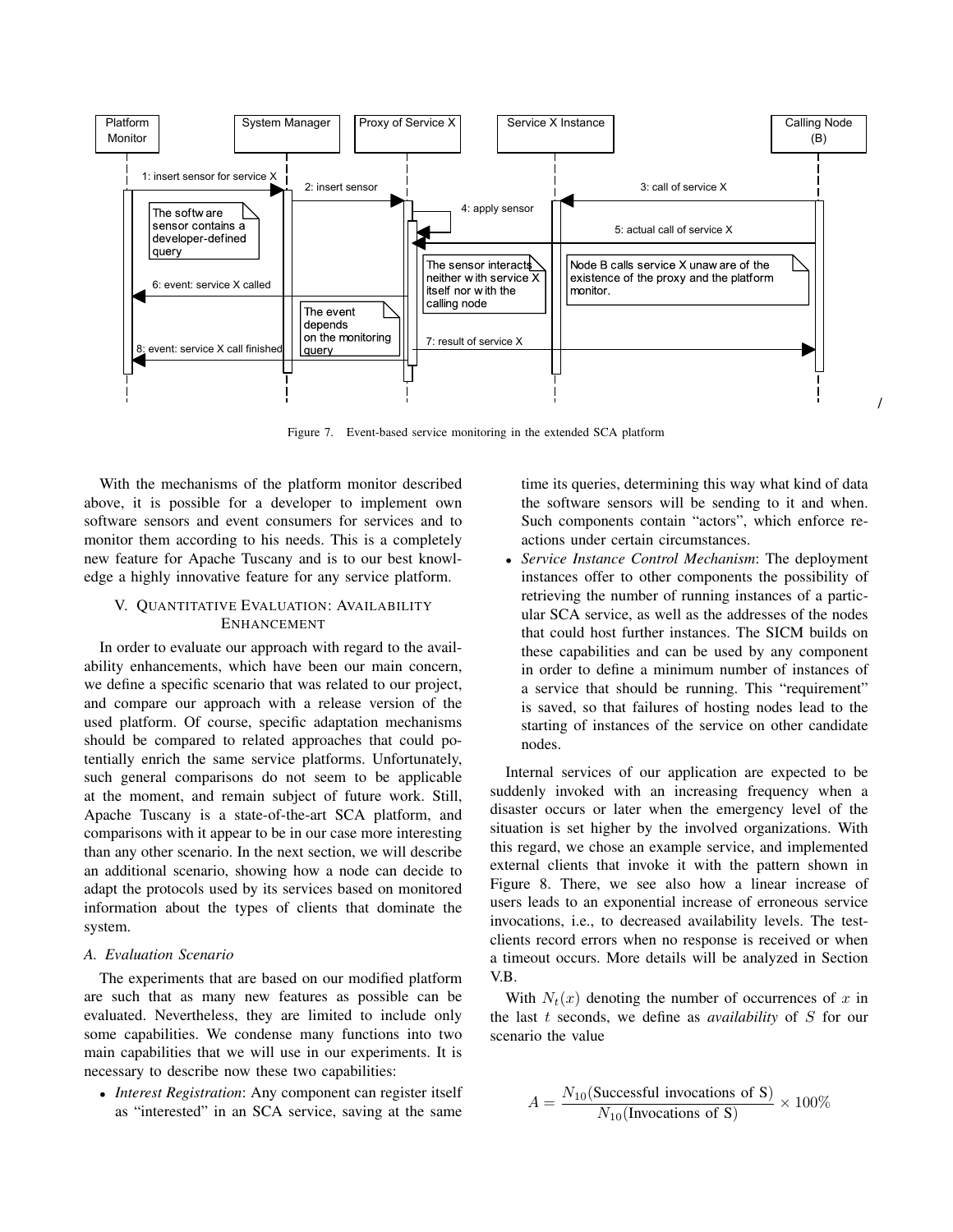

Figure 8. Experimental service invocation pattern

and we measure it over time for the following four experimental cases:

- *Exp1*: An instance of S is running on the Apache Tuscany release platform.
- *Exp2*: Three instances of S are running on the Apache Tuscany release platform and the invocations are equally distributed to them. The number of instances (3) was chosen empirically, so that it could almost always satisfy the given invocations' curve (Figure 8). For this case, as well as for the next two cases, the distribution of the invocations among the instances was simulated. This is safe because the load balancing is irrelevant to the results that we present, though it would, of course, be interesting to test with different balancing of the invocations.
- $Exp3$ : An instance of S is running on our extended platform, the deployment instance of a node (more nodes could be used for fail-safety) registers itself as interested in S, with a query for retrieving the number of users of S each second. The deployment instance (more precisely its "actor" upon the retrieved data) has the following simple logic: use the SICM to add an instance every time that the load of S exceeds a limit. This limit was chosen in our case so that, for the given input of Figure 8, the mechanism is started almost every minute.
- *Exp4*: As in *Exp3*, with the difference that the SICM now doubles the number of instances every time it is triggered. With these two different configurations, we show the flexibility of the freely defined adaptation logic, indicating how our framework can easily integrate application-dependent logic in order to be optimally exploited in different systems. Obviously, the choice of this logic affects the results.

### *B. Comparison Results*

Figure 9 and Figure 10 present the evaluation results based on the four experiments that we described. Although the results have been obtained from an example service, which can be either an internal application service or a core platform service (e.g., an instance of the deployment service), it is obvious that this does not harm generality. Similar effects would be noticed for almost any service, maybe with a slightly modified invocation pattern. These evaluation results intend to show some enhancements of a platform in particular scenarios and are not to be seen as a direct and complete comparison. Furthermore, the results only show the benefits of the mechanisms described in Section 5.A, which are based on our extended concept. Further benefits of our solution that we described earlier and relate to the p2p-based fault-tolerance of the core parts are not included in these experiments and are not mirrored in the results.

The results for Exp1 prove that the availability of a service sinks when the number of users increases rapidly. The same effect is slightly noticeable even in the case of the second experiment that is based on the original Tuscany platform, namely Exp2, although the number of service instances was manually chosen in order to satisfy the given input. The decrease of the availability level is in that case much slower than in Exp1, though steady. If the number of users would grow further, then the number of service instances would not be able to satisfy them any more, and an effect similar to that observed in the case of Exp1 would appear. Even if the maximum load that can be expected for a service is known from the beginning, excluding this way the possibility of such effects to appear, the usage of many instances from the beginning can lead to a big waste of resources. In scenarios like ours, where the service usage explosion is expected to happen suddenly but also rarely, this waste will be ongoing during most of the time.

Contrary to Exp1 and Exp2, the number of service instances during the experiments Exp3 and Exp4 is adapted to the service load, maintaining high availability levels without wasting resources. Figure 10 shows the effect of service instance control. The component that uses the extended mechanisms in order to perform this control is (implicitly) informed (in this case every ca. 1 minute) by the platform monitor that the availability is sinking. Accordingly, further service instances are deployed and the service invocations are again distributed among them. So, with an appropriate configuration at the side of the monitoring (and acting) component, the availability can be maintained at the wished levels, as long as this is allowed by the total resources that are available in the system. In a similar manner, the service instances can be adapted to a decreasing number of users, though this is not shown with the present experiments.

During the last minute of the evaluation, Exp4 presents a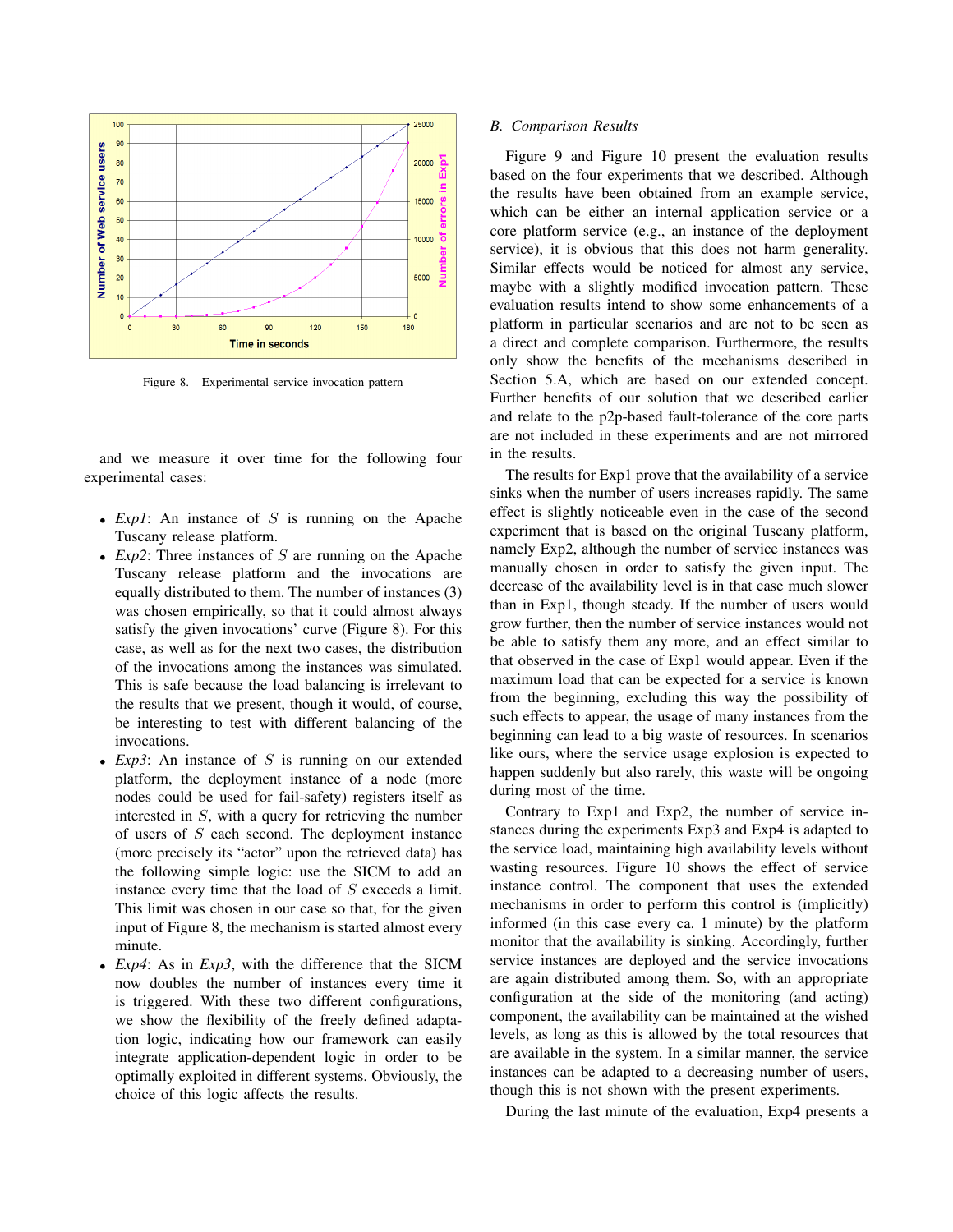

Figure 9. Measured availability



Figure 10. Adaptation effects

higher availability, because the number of service instances is increased more abruptly. With the difference between Exp3 and Exp4, we can understand the configurability of the used mechanisms. The fact that different logics can be used inside these mechanisms offers flexibility in the regulation of the availability levels and of their trade-off with the costs. For example, a logic like the one used in Exp3 would be used in a scenario where service instance adaptations can be performed often, while the logic of Exp4 would rather be applied in scenarios where the frequent adaptation is either impossible or not desired.

# VI. QUALITATIVE EVALUATION: DYNAMIC PROTOCOL ADAPTATION

While a quantitative evaluation has been presented in the previous scenario, the evaluation of this section is characterized as qualitative. A qualitative evaluation does not directly compare approaches in order to mathematically prove which one is the best one, but it rather provides (measurable) hints about how an approach could bring benefits and leaves space for further research. Indeed, we are going to explain on the basis of some experiments, why the dynamic protocol adaptation of services can offer benefits.

In this scenario, the adaptation is triggered based on client types rather than client numbers. More precisely, nodes use our platform extensions in order to extract information about the involvement of mobile service consumers and they adapt their communication protocols accordingly. Mobile usage of services is not the only case that can profit from dynamic protocol adaptation but it is by far the most important one. Thus, our evaluation will refer to this case. Before we discuss the benefits and the limitations of such adaptations based on experimental results, we describe the scenario and explain why it is our platform extension that enables it.

# *A. Dynamic Protocol Adaptation with Our Apache Tuscany Extensions*

Although mobile SOA is pre-mature and the participants of SOA systems are usually stationary computers of IT departments, mobile SOA participants start to appear, usually as simple Web service clients. Mobile SOA participants have many differences to other participants, regarding both the way in which the devices consume the service and the QoS-efficiency of particular communication protocols [22]. For example, service buses, such as Apache Tuscany, normally cannot be used for the development of the client side, if the client is a constrained mobile device. Even more important, the standard communication protocol of Web services (SOAP) causes big delays in some cases of mobile Web service consumption. Although the service platform cannot be run and used on mobile clients, it could trigger service adaptation actions in cases of extensive mobile usage of particular services. Such an important adaptation action could be the dynamic adaptation of the protocol with which a service is offered by the platform. In the following, we describe this dynamic protocol adaptation that can be triggered by our extended platform. After that, we present some experimental results that demonstrate the importance of being able to perform such adaptations dynamically.

In order to explain dynamic protocol adaptation of a service with our extended service platform, a short description of how components and services are configured in SCA is necessary. SCA uses the Service Component Definition Language (SCDL) in order to define inside a configuration file (*composite file*) the components, the services, and their interactions inside the system. So, the architecture of a system, or of a system part, is implicitly defined in this file. Every service deployed to the service platform has to be contained in such a composite file, defining the attributes and settings of the service. The important part related to dynamic protocol adaptation of services is the determination of bindings, with which a service is made available. The bindings determine how a service communicates with other components, with each binding corresponding with a particular protocol. To explain the possibility of binding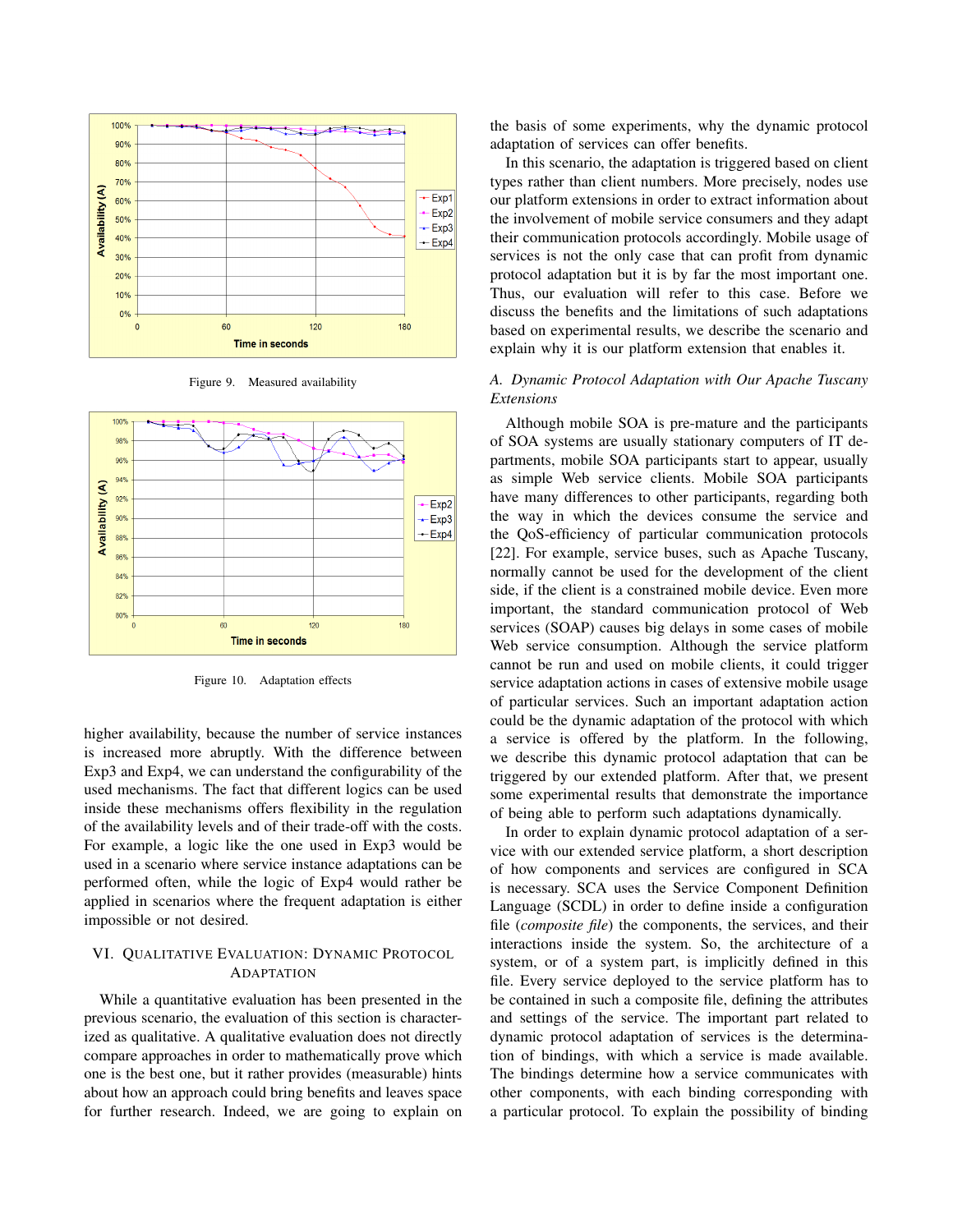modifications in SCDL, we provide the following composite file snippet:

```
...
<service name="ServiceX">
  <binding.ws
    uri="http://www.a.com/serviceX"/>
  <binding.rmi host="www.b.com"
   port="8099" serviceName="serviceX"/>
</service>
...
```
Two main service settings can be seen in the above snippet:

- The name with which the service is defined inside the platform (ServiceX).
- The bindings with which the service is offered, in this case a Web service (SOAP) binding and an RMI binding. The Web service binding only needs the URI of the service, while the RMI binding needs the host address, the port number and the specific name of the service at the location it connects to.

To modify an existing service so that a new binding for it is added, the composite file must be edited and re-deployed. Let us assume that initially only the Web service binding is present for Service X and the usage of this service in the system changes in such a way that the addition of an RMI binding is desired. The first step for the modification is to fetch the current resources of the service from the DHT and to edit the composite file by adding the part written in bold font in the snippet above. The second step is to upload the resources back to the DHT, replacing the old, unedited files with the mechanisms introduced earlier. The last step is the re-deployment of the service which is recognized as a restart of it. After the re-deployment, the additional binding for service X can be used.

SCA supports several protocols and bindings, but it is not recommended to use every binding for every service from the beginning, and, of course, this is never done in the praxis. This is because the existence of many open bindings may lead to increased complexity, unnecessary traffic inside the network, or even security gaps. For this reason, a dynamic and adaptive modification of the bindings of a service is preferrable and is supported by our extended service platform. Furthermore, the whole process is easier with our implementation, because the programmatical re-deployment of a service is simplified in our extended platform, as it can be done through a simple function offered by the overlay.

Another example mechanism, not binding-based this time, for dynamically modifying the way with which a Web service can be accessed, is the activation or de-activation of compression for the SOAP communication. It is not implemented and supported by Apache Tuscany originally, but it is possible through modifications in the configuration of the used Web container. The platform monitor could sense an increase in the number of clients that would profit from compression, e.g., mobile clients, so that the adaptation action of activating compression would be then enforced.

# *B. Experiments Showing the Potentials of Dynamic Protocol Adaptation*

The experiments correspond with the scenario decribed in the previous subsection. Thus, it is assumed that one or more services are offered with a SOAP interface, which means, for our platform, with a Web service binding ("binding.ws"). The existence of more access methods (or bindings) for this service, e.g., over RMI or with data compression, may not be desired from the beginning, for various reasons. This can be, for example, because of system complexity, server costs, or security concerns, caused by the existence of many open endpoints.

Thus, the experiments are meant to answer the following question: "Assuming that the usage of a service changes in such a way that we need to reduce the communication overhead (for example, because more and more mobile clients are consuming it), can our monitored data help us decide which of the re-deployment options that our extensions enable is the most adequate?". It is reminded that Apache Tuscany offers various different types of bindings, but let us abide by our example and prove how the adequacy of RMI and compression depend on other data that could be captured by our platform monitor. In order to demonstrate this, many different experimental setups were possible. However, an interesting comparison is presented, for which no equivalent experimental results were found in literature. This is obviously because the interest in such comparisons is much bigger in the case of self-adaptive SOA platforms than in any other case.

The experimental setup is as follows:

- Two Web services were tested. One sends responses with complex types (a List of complex objects), the other sends responses with single types (a String of varying size).
- The size of the data in the response messages has been varied from 1 to 1000000 bytes (X-axis). In the case of the complex data, the minimum size was ca. 2000 bytes (= size of one Object).
- The two services were called directly with SOAP communication, as well as with the two alternative access methods, i.e., with the RMI protocol and with compression.
- The reduction of the data needed for the transmission of the responses was measured in all cases and was expressed as the size of the "reduced" response divided by the size of the original SOAP response (Y-axis). As mentioned, this overhead reduction is usually unimportant for strong workstations with great connections, but it may be critical for constrained mobile clients [23]. As nicely described in [24], this gap will continue to exist. Even the latest analyses of future technologies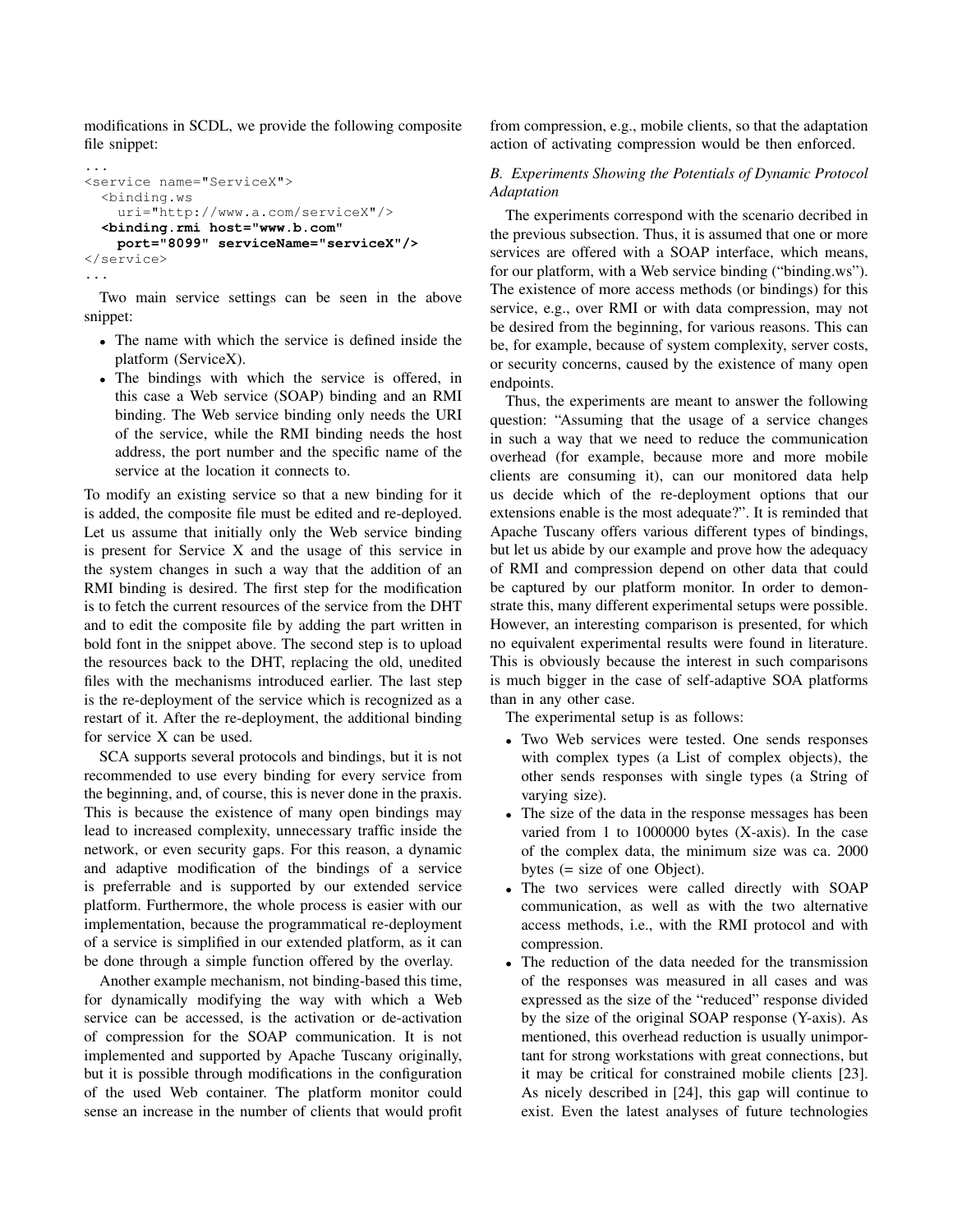

Figure 11. Overhead reduction with different protocol adaptations under varying conditions

for wireless communications strengthen this argument. In the book of Sesia et al. [25] about LTE (Long Term Evolution of 3G mobile networks), 5 categories of user equipment are defined, with smartphones being placed only under the second or third category. According to this categorization, devices of higher categories will be able to use wireless internet connection rates that are up to 6 times bigger. Of course, the wired connections of the future will be even faster than that, not to mention the fact that devices less capable than smartphones will be able to consume Web services. So, the big differences of device capabilities and connection qualities will maintain the need for adaptation and the overhead reduction shown in our experimental results will be always important, as the size of the data that is processed and wirelessly transmitted is growing parallel to all other technological developments.

No detailed analysis of the results shown in Figure 11 is necessary for our qualitative evaluation. The results show unambiguously that the two techniques perform differently under different conditions. For example, compression reduces the overhead significantly for single-typed big data, while the opposite is true for RMI. The conditions (data sizes and data types, in this example) can be perfectly captured by our platform monitor and exploited by a developer-defined adaptation logic. Concerning the exact logic, i.e., in order to answer the question "which adaptation action should be taken under which conditions?", further experiments including all influencing aspects are needed and, of course, the application-specific requirements, as well as the developer preferences, play an important role. A corresponding decision support is an interesting area of research and is a subject of our future work.

## VII. CONCLUSION

In this work, a concept for distributing the core parts of a service platform and enriching them with self-adaptation mechanisms in order to offer fault-tolerance and higher service availability has been presented. Based on a prototypical implementation of our concept, the mentioned enhancements were shown primarily through an evaluation scenario where service availability was measured for the original and the extended platform. The prototypical implementation was done as an extension of the state-of-the-art SCA platform, Apache Tuscany. In addition to the availability measurements, further possible enhancements through different adaptation actions were explained through a qualitative evaluation. In the following, we mention some limitations of our approach, as well as further aspects that we see as subject of future work.

First, security aspects become more critical, because of the further capabilities that simple nodes have now. Lack of control upon them is more dangerous when they carry platform instances than when they simply host applications services. Moreover, the complexity of the distributed implementation, as well as the fact that statefull services cannot be easily replicated or migrated, lead to some limitations concerning the applicability of our mechanisms.

However, the most important incentives for further research can be found in the qualitative evaluation that has been presented. There, it has been explained how the diversity of the users of the platform can lead to the need for different adaptation actions. As an example, mobile clients have been mentioned. On this basis, it must be researched how the different possible adaptation actions match different situations, so that new decision algorithms can be integrated in the logic of a self-adaptive SOA platform, such as the one presented in the work at hand.

#### VIII. ACKNOWLEDGMENTS

This work is supported in part by the E-Finance Lab e. V. (www.efinancelab.de) and the BMBF-sponsored project SoKNOS (www.soknos.de). We would also like to thank Steffen Lortz for his participation in our implementation.